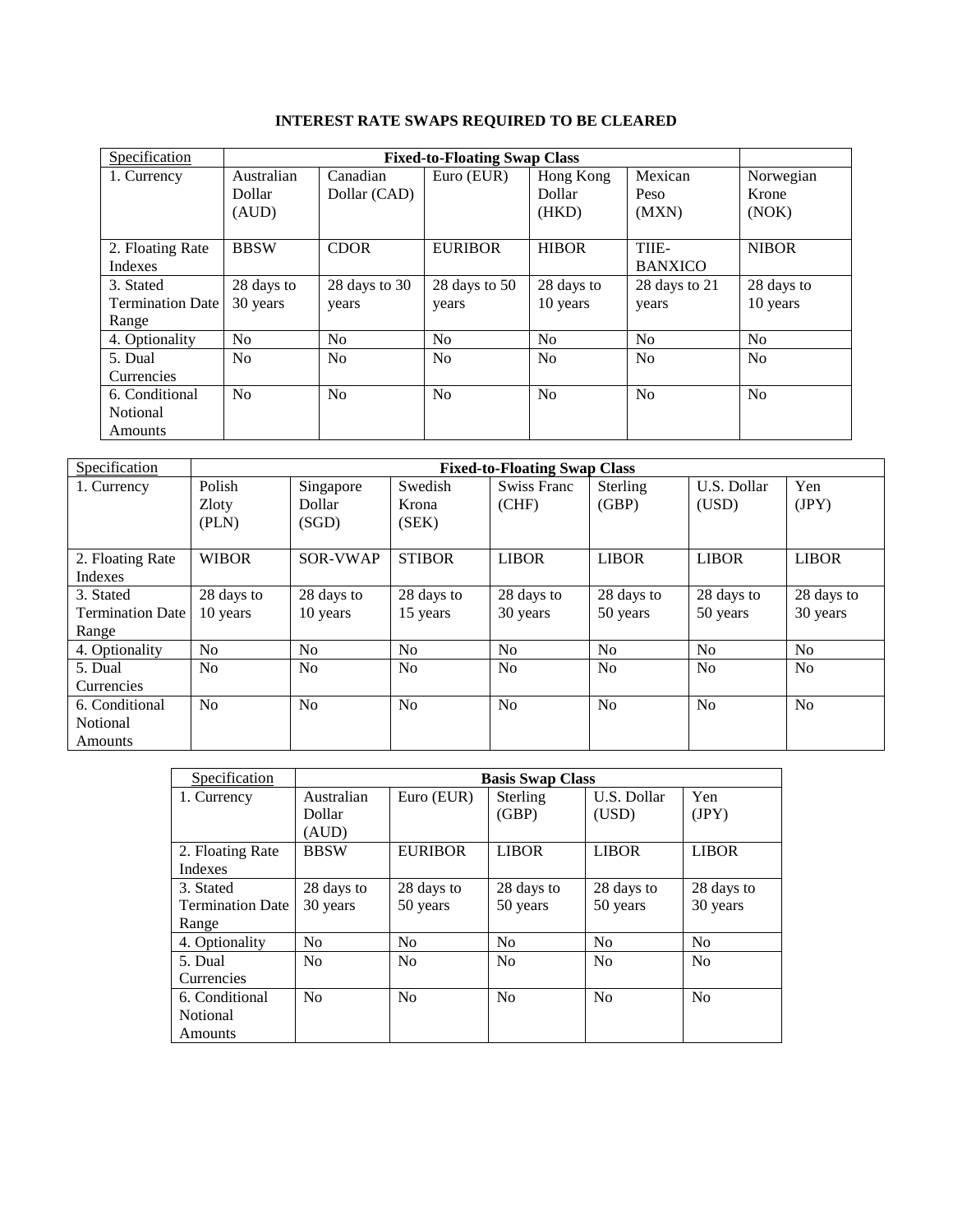| Specification    | <b>Forward Rate Agreement Class</b> |                |                |  |
|------------------|-------------------------------------|----------------|----------------|--|
| 1. Currency      | Euro (EUR)                          | Polish         | Norwegian      |  |
|                  |                                     | Zloty          | Krone          |  |
|                  |                                     | (PLN)          | (NOK)          |  |
| 2. Floating Rate | <b>EURIBOR</b>                      | WIBOR          | <b>NIBOR</b>   |  |
| Indexes          |                                     |                |                |  |
| 3. Stated        | 3 days to                           | 3 days to 2    | 3 days to      |  |
| Termination      | 3 years                             | years          | 2 years        |  |
| Date Range       |                                     |                |                |  |
| 4. Optionality   | N <sub>0</sub>                      | N <sub>0</sub> | N <sub>0</sub> |  |
| 5. Dual          | N <sub>0</sub>                      | N <sub>0</sub> | N <sub>0</sub> |  |
| Currencies       |                                     |                |                |  |
| 6. Conditional   | N <sub>0</sub>                      | N <sub>0</sub> | N <sub>0</sub> |  |
| Notional         |                                     |                |                |  |
| Amounts          |                                     |                |                |  |

| Specification    | <b>Forward Rate Agreement Class</b> |                |                |                |  |
|------------------|-------------------------------------|----------------|----------------|----------------|--|
| 1. Currency      | Swedish                             | Sterling       | U.S.           | Yen            |  |
|                  | Krona                               | (GBP)          | Dollar         | (IPY)          |  |
|                  | (SEK)                               |                | (USD)          |                |  |
| 2. Floating Rate | <b>STIBOR</b>                       | <b>LIBOR</b>   | <b>LIBOR</b>   | <b>LIBOR</b>   |  |
| Indexes          |                                     |                |                |                |  |
| 3. Stated        | 3 days to 3                         | 3 days to 3    | 3 days to 3    | 3 days to      |  |
| Termination      | years                               | years          | years          | 3 years        |  |
| Date Range       |                                     |                |                |                |  |
| 4. Optionality   | N <sub>0</sub>                      | N <sub>0</sub> | No             | N <sub>0</sub> |  |
| 5. Dual          | N <sub>0</sub>                      | N <sub>0</sub> | N <sub>0</sub> | No             |  |
| Currencies       |                                     |                |                |                |  |
| 6. Conditional   | No                                  | N <sub>0</sub> | N <sub>0</sub> | N <sub>0</sub> |  |
| Notional         |                                     |                |                |                |  |
| Amounts          |                                     |                |                |                |  |

| Specification           |                  |                | <b>Overnight Index Swap Class</b> |                |                |
|-------------------------|------------------|----------------|-----------------------------------|----------------|----------------|
| 1. Currency             | Australian       | Canadian       | Euro                              | Sterling       | U.S. Dollar    |
|                         | Dollar           | Dollar         | (EUR)                             | (GBP)          | (USD)          |
|                         | (AUD)            | (CAD)          |                                   |                |                |
| 2. Floating Rate        | <b>AONIA-OIS</b> | CORRA-         | <b>EONIA</b>                      | <b>SONIA</b>   | FedFunds       |
| Indexes                 |                  | <b>OIS</b>     |                                   |                |                |
| 3. Stated               | 7 days to        | 7 days to      | 7 days to                         | 7 days to 3    | 7 days to      |
| <b>Termination Date</b> | 2 years          | 2 years        | 3 years                           | years          | 3 years        |
| Range                   |                  |                |                                   |                |                |
| 4. Optionality          | N <sub>0</sub>   | N <sub>o</sub> | No                                | No             | No             |
| 5. Dual                 | N <sub>0</sub>   | N <sub>0</sub> | No                                | N <sub>0</sub> | N <sub>0</sub> |
| Currencies              |                  |                |                                   |                |                |
| 6. Conditional          | No               | No             | No                                | No             | N <sub>0</sub> |
| Notional                |                  |                |                                   |                |                |
| Amounts                 |                  |                |                                   |                |                |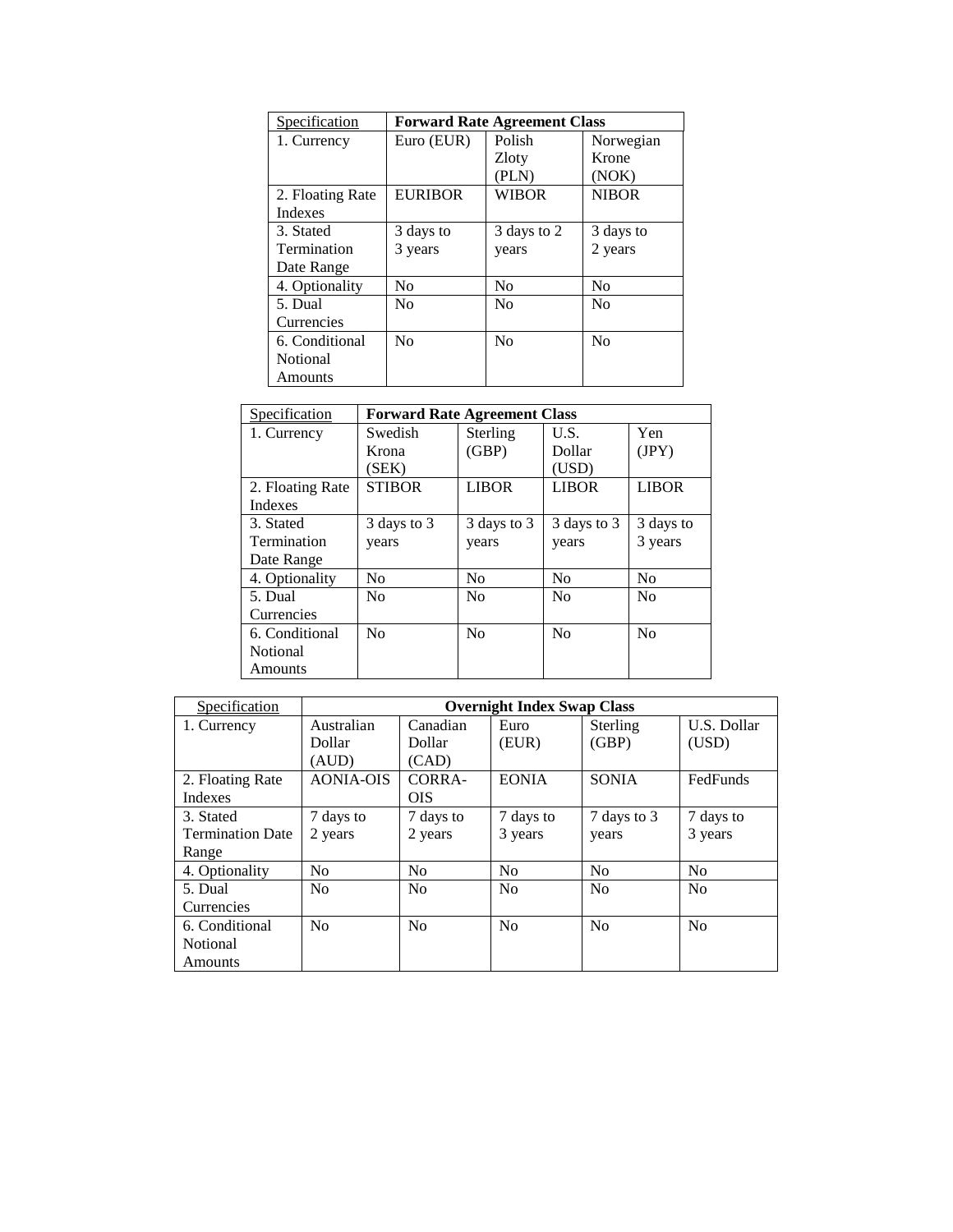Eligible derivatives clearing organizations for interest rate swaps:

Chicago Mercantile Exchange, Inc., Eurex Clearing AG, LCH.Clearnet Ltd., and Singapore Exchange Derivatives Clearing Ltd.

Derivatives clearing organizations that the Commission has exempted from registration to clear interest rate swaps for U.S. proprietary accounts:

ASX Clear (Futures) Pty Ltd.; Japan Securities Clearing Corp.; Korea Exchange, Inc.; and OTC Clearing Hong Kong Ltd.

See: Clearing Requirement Determination under Section 2(h) of the CEA (final rule) and Clearing Requirement Determination under Section 2(h) of the CEA for Interest Rate Swaps (final rule), available at: http://www.cftc.gov/LawRegulation/DoddFrankAct/Rulemakings/ClearingRequirement/index.htm